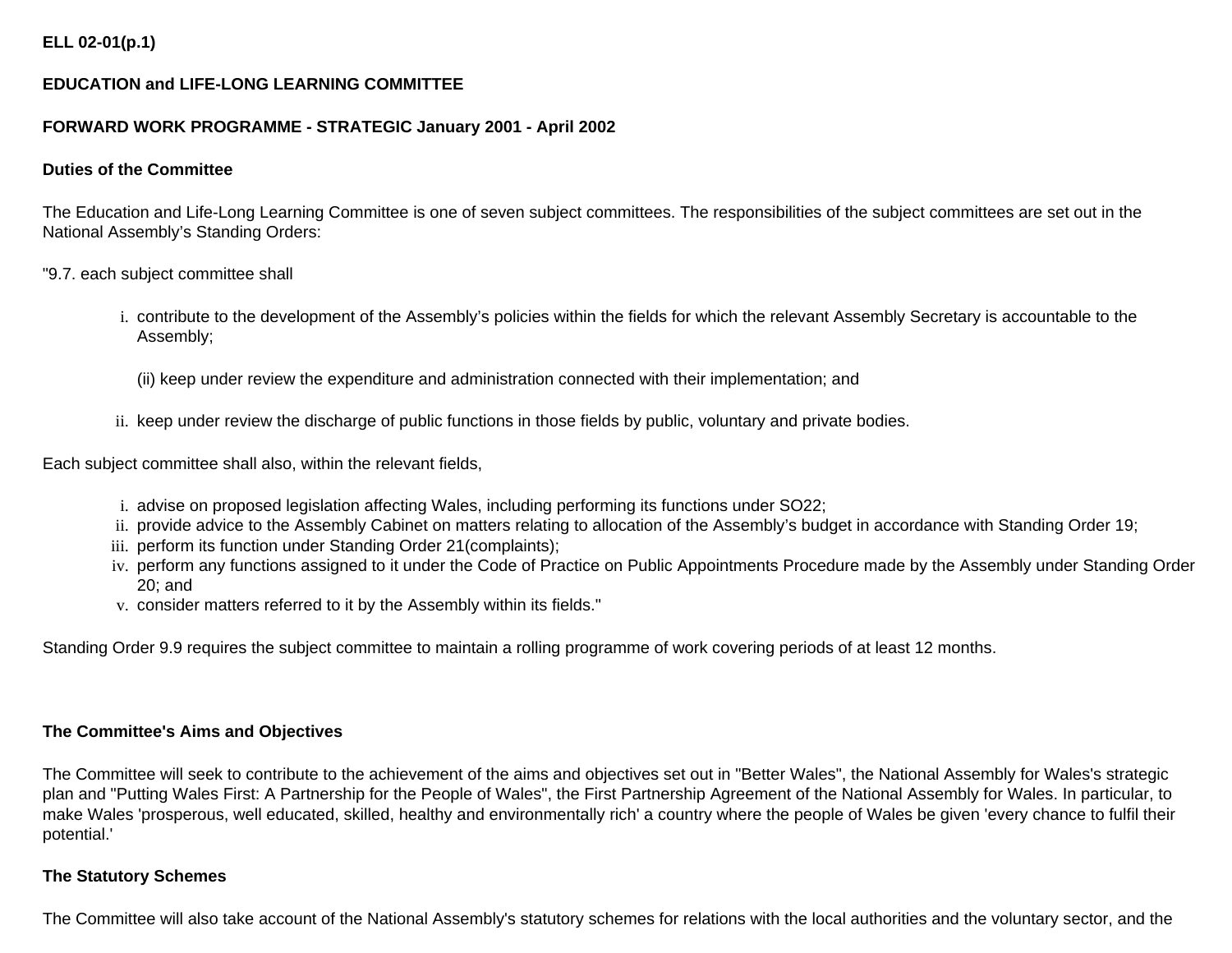sustainable development scheme.

## **The Committee's Priorities**

"Better Wales" sets out a number of issues for early action by the Assembly. The Committee will play a major role in progressing the actions identified in Chapter 4 'Better opportunities for learning". In particular:

- $\circ$  a fresh approach to provision for the under-fives throughout Wales;
- $\circ$  no infant class with more than 30 pupils:
- $\circ$  a new fund to lift youngsters' educational achievement and engage them in creative activities;
- ❍ action to combat disadvantage in schools, reduce exclusions and raise relative performance;
- o more investment to improve school buildings;
- ❍ a strengthened teaching profession which is valued and rewarded;
- ❍ a National Grid for Learning, with links to museums and libraries.

The Committee has decided to spend a large proportion of its time developing policy for specific identifiable issues that will help improve the provision of education in Wales so as to ensure that the potential of all children is realised and that Wales' status as a learning country is enhanced.

"Putting Wales First: A Partnership for the People of Wales" established a number of principles for education and lifelong learning that will guide the Committee as it takes forward its programme of work. These include the priorities of providing for high quality, lifelong education to all the people of Wales and putting in place policies to achieve long term and sustained improvement in the quality of education in Wales.

The Committee is to consider adopting revised framework principles for education policy in Wales to cover its full remit. This will build on the framework principles paper agreed by the Pre 16 Education and Early Years Committee, set out in paper PRE 16 03-99(p.4) the overarching principles of which are to:

- Ensure that education is of high quality for all;
- Inclusive;
- Based on a partnership approach.

Specifically the Committee intends to undertake the work outlined below. In relation to Policy Development the Committee has expressed an interest in each of the specific areas identified. The final selection and timing of reviews will depend on information available to provide background to the review, the impact of the legislative timetable, new developments in education and the Committee's wish to be responsive to current needs as they arise. A revised timetable including specific policy development reviews will be put to the Committee for agreement at least once a term.

| Policy Development (SO 9.7(i)) | <b>Timescale</b> | <b>Better Wales' and Partnership Targets</b> |  |
|--------------------------------|------------------|----------------------------------------------|--|
|                                |                  |                                              |  |
|                                |                  |                                              |  |
|                                |                  |                                              |  |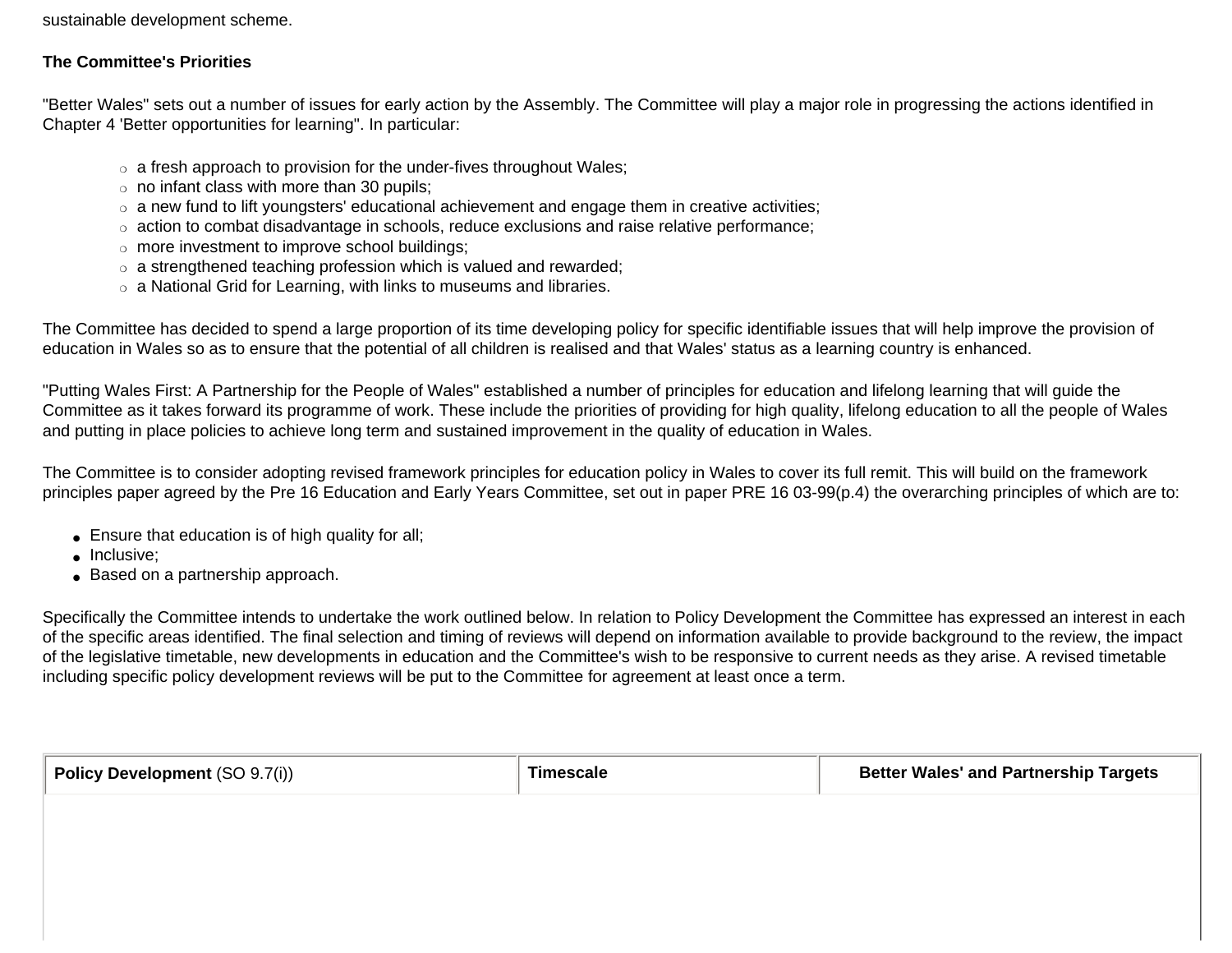| • Early Years Provision for 3 Year Olds                                                                            |                                                   |                                                                                                                                                                                                                                                                             |
|--------------------------------------------------------------------------------------------------------------------|---------------------------------------------------|-----------------------------------------------------------------------------------------------------------------------------------------------------------------------------------------------------------------------------------------------------------------------------|
|                                                                                                                    | • To present its Report to<br>Plenary on 6 March  | A fresh approach to provision for the under-fives<br>throughout Wales by providing nursery<br>education to all children from the age of three,<br>whose parents want it                                                                                                     |
| • Information and Communication Technology in Schools                                                              | • To present its Report to<br>Plenary on 13 March | A National Grid for Learning with links to<br>museums and libraries                                                                                                                                                                                                         |
|                                                                                                                    |                                                   | No infant class with more than 30 pupils                                                                                                                                                                                                                                    |
| • Supply of School Places                                                                                          | • September 2000 to April 2001                    |                                                                                                                                                                                                                                                                             |
| • Building effective communities and the School of the<br><b>Future</b>                                            | May 2001 - April 2002                             | • A National Grid for Learning with links to<br>museums and libraries.<br>• Action to tackle inequalities across the<br>board.<br>• Action to combat disadvantage in schools,<br>reduce exclusions and raise relative<br>performance<br>• More investment to improve school |
| • Higher Education Review                                                                                          | November 2000 - November 2001                     | buildings through the " School Buildings<br>Upgrade Fund" and to phase out all                                                                                                                                                                                              |
| • Youth Strategy                                                                                                   | To be agreed                                      | substandard mobile classrooms                                                                                                                                                                                                                                               |
| • Skills and Training (attitudinal approach e.g.<br>enterprise, team working links to the needs of the<br>economy) | To be agreed                                      | Action to combat disadvantage in schools,<br>reduce exclusions ad raise relative performance                                                                                                                                                                                |
|                                                                                                                    |                                                   |                                                                                                                                                                                                                                                                             |
|                                                                                                                    |                                                   |                                                                                                                                                                                                                                                                             |
|                                                                                                                    |                                                   |                                                                                                                                                                                                                                                                             |
|                                                                                                                    |                                                   |                                                                                                                                                                                                                                                                             |
|                                                                                                                    |                                                   |                                                                                                                                                                                                                                                                             |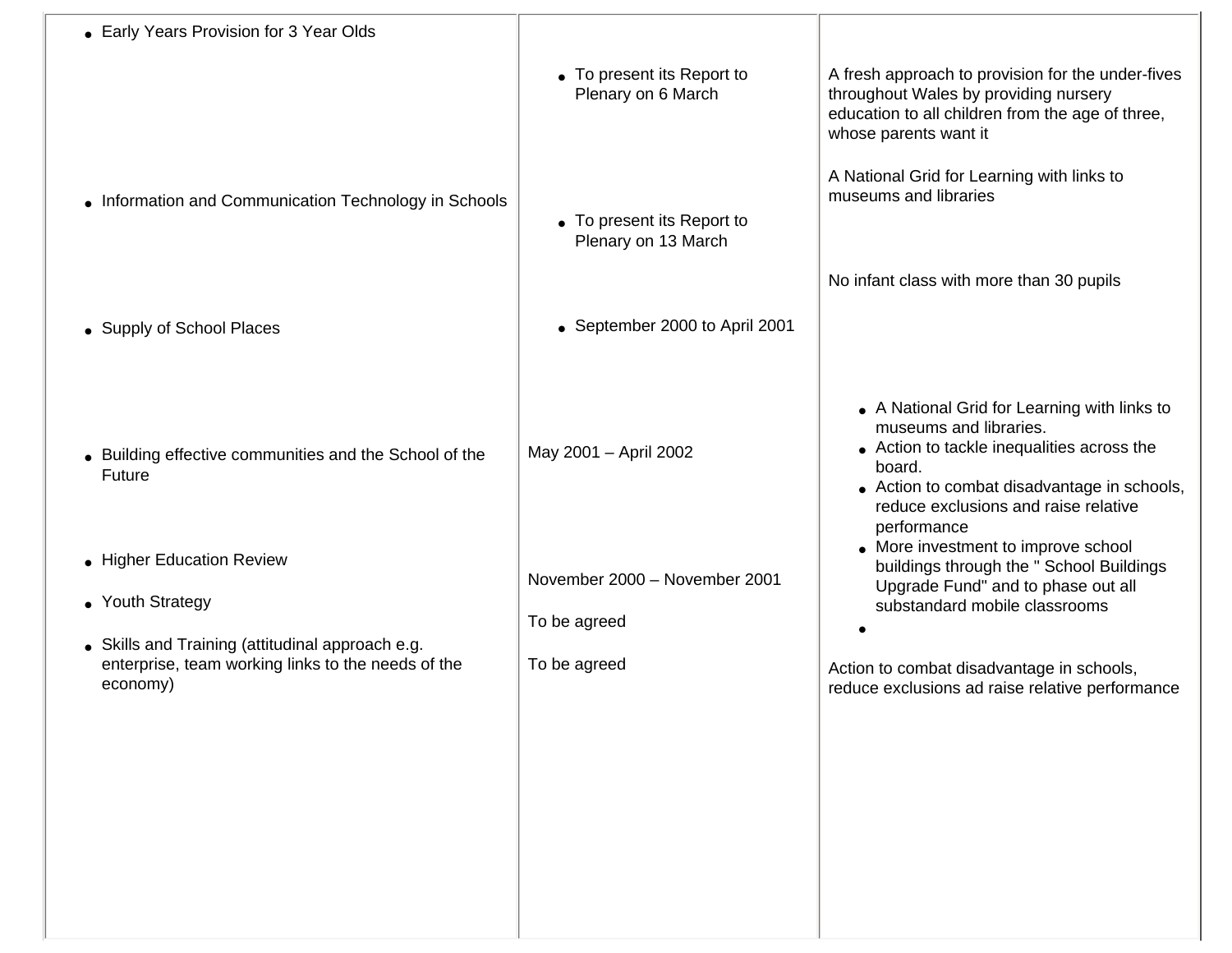| <b>Monitoring of ASPBs</b>                                       |                                                           |  |
|------------------------------------------------------------------|-----------------------------------------------------------|--|
| (SO 9.7(iii))                                                    |                                                           |  |
| No full review is planned but meetings to look at annual report. |                                                           |  |
| $\bullet$ ACCAC<br>$\bullet$ Estyn                               | $\bullet$ October 2001<br>$\bullet$ March 2001            |  |
| $\bullet$ CETW                                                   | $\bullet$ April 2002                                      |  |
|                                                                  |                                                           |  |
|                                                                  |                                                           |  |
|                                                                  |                                                           |  |
|                                                                  |                                                           |  |
|                                                                  |                                                           |  |
| Legislation                                                      |                                                           |  |
| (SO 9.8(i) and SO 22)                                            | As necessary                                              |  |
|                                                                  |                                                           |  |
| <b>Budget</b>                                                    |                                                           |  |
| (SO 9.8 (ii))                                                    | Annually                                                  |  |
|                                                                  | $\bullet$ By 30/9 - initial views on<br>priorities        |  |
|                                                                  | $\bullet$ By 30/11 - views on<br>preliminary draft budget |  |
|                                                                  | $\bullet$ By 30/1 - views on allocated<br>resources.      |  |
|                                                                  |                                                           |  |
|                                                                  |                                                           |  |